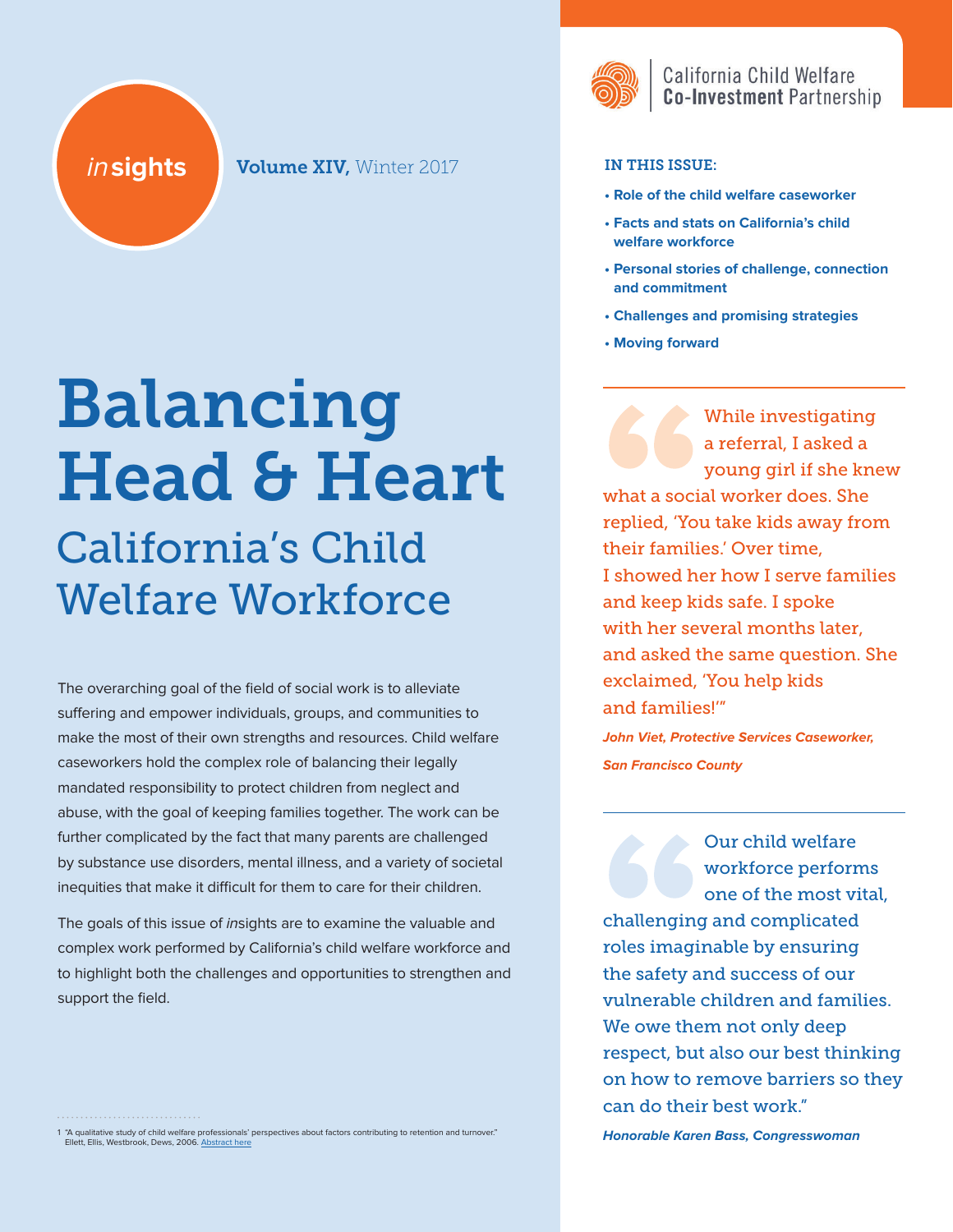This job is unfathomably hard and thankless. These are really skilled people with deep knowledge and compassion, and yet there is a massive disconnect between what society expects caseworkers to accomplish and what they are able to do in the complex environment they work in."

**Frank Mecca, Executive Director, County Welfare Directors Association of California** Child welfare caseworkers are at the core of the child welfare system, investigating reports of abuse and neglect; developing child and family centered case plans, and making recommendations in court. They are also responsible for coordinating substance use, mental health, or supplemental services to keep families intact and prevent the need for foster care; arranging temporary placements when children must be removed from their homes; and facilitating placement with permanent families when biological parents are unable to safely care for their children. In some agencies, caseworkers perform multiple functions from hotline investigations of abuse or neglect to placement; in others, they specialize in areas such as investigations, reunification/family preservation or adoptions.

Supervisors in a county child welfare agency also play a critical mentorship and leadership role to help caseworkers fulfill their role of meeting the needs of families and carrying out the agency's mission.

While it's important to describe the functional role of a child welfare caseworker, the definitions don't convey the emotional intensity and societal burden that caseworkers experience every day. Imagine going to work wanting nothing more than to help families stay together, while ensuring children are safe and able to thrive in loving homes. Yet there are many factors in communities and families, all of which are out of a caseworker's control, that are at odds with their goal — poverty, homelessness, substance use disorders, mental illness, trauma, historical racism/inequities. Despite their best efforts to ensure a family stays together, they sometimes have to remove a child from the only family he or she has known. They know this will fundamentally change the course of the child's life. This reality is intensified by the knowledge that no matter what they do, someone may question their actions. And in the public's mind, it is not the agency that has done wrong, it is often the individual caseworker.

There's so much at stake for these families and navigating the principles of child protection requires a cadre of professionals ready to take on the challenge, prepared to embrace complexity, and poised to serve thoughtfully."

**Jill Duerr Berrick, Zellerbach Family Foundation Professor in the School of Social Welfare at the University of California, Berkeley**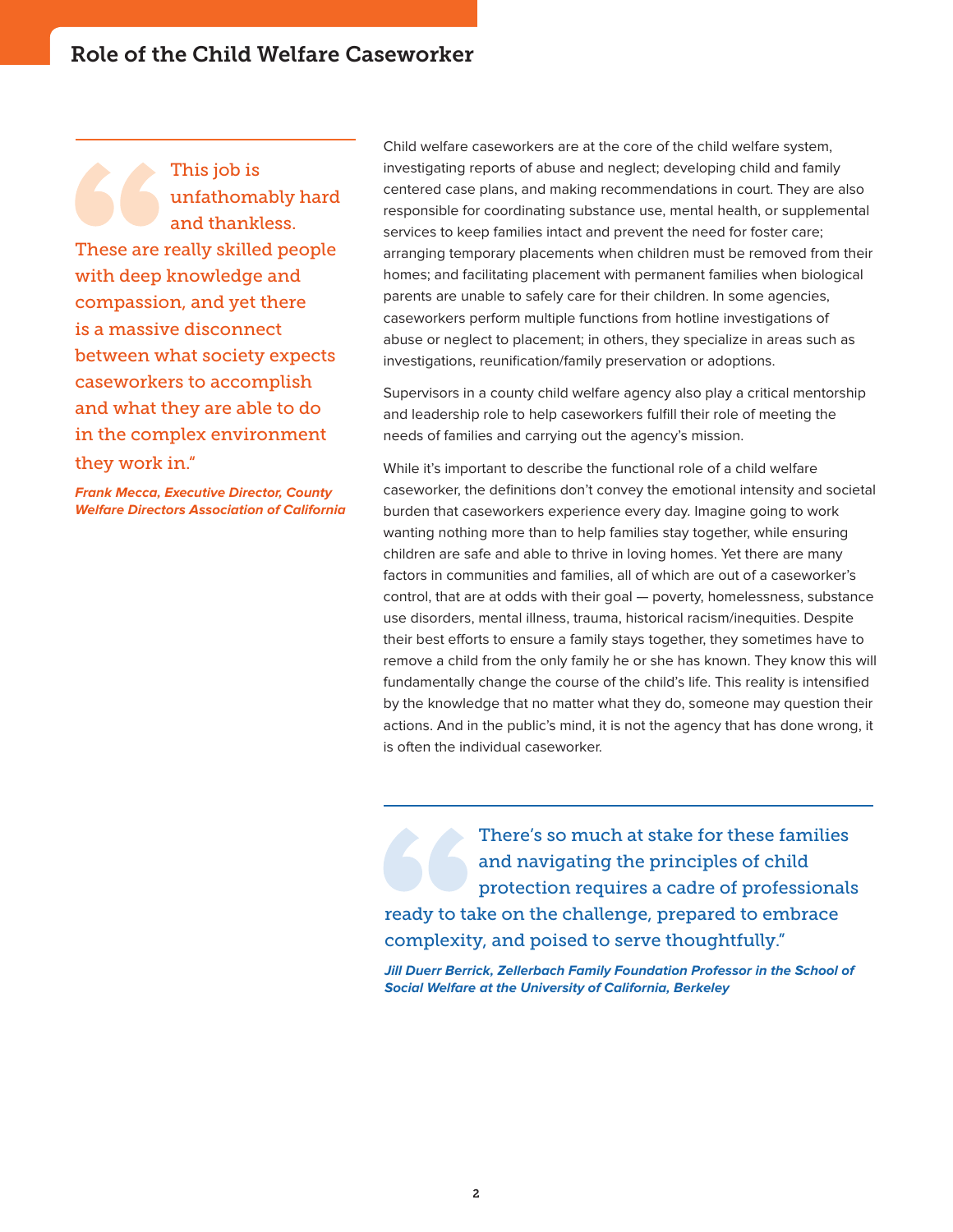# California's Child Welfare Workforce

#### By The Numbers

Based on county-reported data from California's fiscal year 2017 Annual Training Survey, the child welfare workforce consists of approximately 12,000 line staff caseworkers and supervisors combined. Comparing this to the total number of California social workers (Table 1), child welfare caseworkers make up nearly half (42%) of the Child, Family and School Social Workers classification, and 18% of total social workers in the state.<sup>2</sup> However, child welfare and school social workers are amongst the lowest paid across social work specialties.

Similar to the national employment growth trend for social workers (see sidebar), the long-term employment outlook overall for social workers in California appears promising with an estimated 14% growth projected in California between 2012 and 2022.<sup>3</sup> The fastest growing social worker subfield is health care with 24% growth expected during this time period. With growing media attention paid to mental health and substance use disorders, incoming students may gravitate towards that specialty. Acknowledging these trends, in combination with the daily challenges and relatively low pay of a child welfare caseworker role, experts are concerned about attracting and retaining new child welfare caseworkers in the coming years.

California's availability of on-campus 'student seats' in social work programs has decreased in recent years, despite the fact that social work is one of the fastest growing professions nationally. Social work programs are often perceived as too expensive to run."

**Jeffrey Edleson, Dean in the School of Social Welfare at the University of California, Berkeley**

#### **TABLE 1: California Social Worker Workforce by Profession**

| <b>Type</b>                                              | <b>Number Employed</b> | <b>Average Annual Salary</b> |
|----------------------------------------------------------|------------------------|------------------------------|
| Child, Family, and School<br>Social Workers*             | 28,540                 | \$51,410                     |
| <b>Healthcare Social Workers</b>                         | 13,570                 | \$67,860                     |
| <b>Mental Health and Substance</b><br>use Social Workers | 11,990                 | \$57,900                     |
| Social Workers, All Other                                | 13,870                 | \$64,390                     |
| <b>TOTAL</b>                                             | 67,970                 |                              |

\*Includes California's child welfare caseworkers. Source: The Bureau of Labor Statistics as of May 2014

#### Child Welfare Workforce - National Trend

The U.S. Bureau of Labor Statistics classifies child welfare workers under the category of "child and family social workers." The demand for child and family social workers is expected to increase by 20 percent through 2020.4

3 [Projections Central: Long Term Occupational Projections](http://www.projectionscentral.com/Projections/LongTerm)

4 [Bureau of Labor Statistics](https://www.bls.gov/ooh/community-and-social-service/social-workers.htm)

<sup>2</sup> [Bureau of Labor Statistics, May 2014 State Occupational Employment and Wage Estimates, California](https://www.bls.gov/oes/current/oes_ca.htm)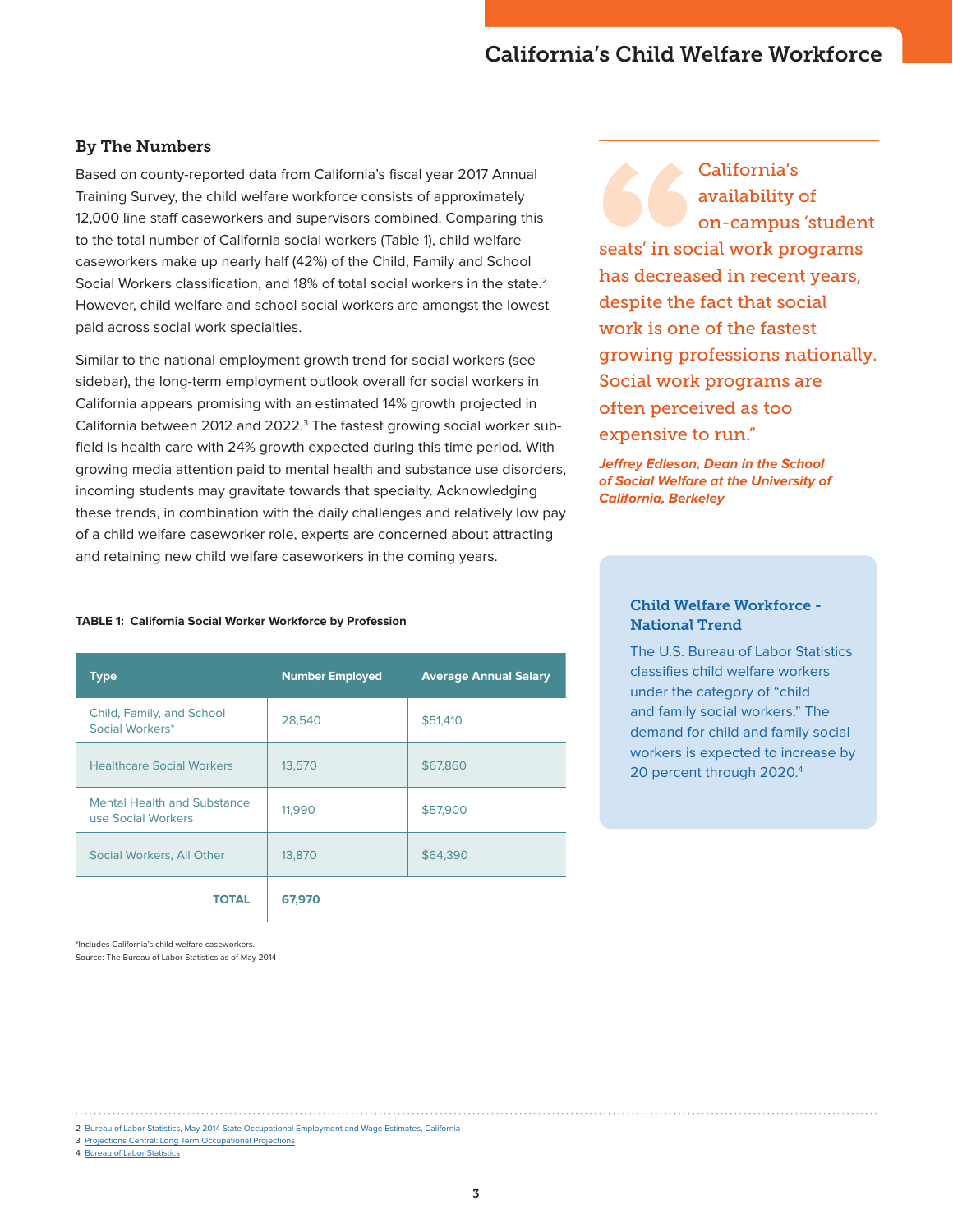#### **TABLE 2: California's Child Welfare Workforce**

| <b>TOTAL CHILD</b><br><b>WELFARE</b><br><b>SERVICE STAFF</b> | 12,009 | 100% |
|--------------------------------------------------------------|--------|------|
| <b>Line Caseworkers</b>                                      | 9,992  | 83%  |
| <b>Line Supervisors</b>                                      | 2,017  | 17%  |
| <b>AGE</b>                                                   |        |      |
| $20 - 30$                                                    | 2,039  | 17%  |
| $31 - 40$                                                    | 3.723  | 31%  |
| $41 - 50$                                                    | 3.247  | 27%  |
| Over <sub>50</sub>                                           | 2,528  | 21%  |
| Unknown                                                      | 472    | 4%   |
| <b>GENDER</b>                                                |        |      |
| Male                                                         | 2,041  | 17%  |
| Female                                                       | 9,867  | 82%  |
| Unknown                                                      | 101    | 1%   |
|                                                              |        |      |
| <b>EDUCATION</b>                                             |        |      |
| <b>MSW</b>                                                   |        |      |
| <b>Line Caseworkers</b>                                      | 2,265  | 23%  |
| <b>Supervisors</b>                                           | 585    | 29%  |
| <b>BSW</b>                                                   |        |      |
| <b>Line Caseworkers</b>                                      | 896    | 9%   |
| <b>Supervisors</b>                                           | 68     | 3%   |
| <b>Other</b>                                                 |        |      |
| <b>Line Caseworkers</b>                                      | 2,139  | 21%  |
| <b>Supervisors</b>                                           | 406    | 20%  |
| <b>Unknown</b>                                               |        |      |
| <b>Line Caseworkers</b>                                      | 4,692  | 47%  |
| <b>Supervisors</b>                                           | 958    | 47%  |

Source: California Fiscal Year 2017 Annual Training Survey Report

Each year, counties are required to report compliance with California's Common Core Curricula, initially developed by California's statewide training system, to ensure newly hired supervisors and line caseworkers receive a standard set of training. The Annual Training Survey report provides one of the most detailed and comprehensive looks at the makeup of California's child welfare workforce.

Although only a snapshot in time, California's 2017 Annual Training Survey report highlights data on workforce composition, qualifications, and needs for retention and recruitment.

- Nearly one-quarter of the workforce is over 50 years of age. The upside is a strong foundation of experience. The downside is potentially losing significant institutional knowledge within the system with a questionable pipeline for new caseworkers.
- There may be signals of a shrinking pipeline of caseworkers. The relatively low percentage (17%) of caseworkers 30 years of age or under, could be an early signal that California's social worker graduates are following national trends and choosing to apply their education in other related fields.
- California has a highly educated workforce. Line caseworkers holding Master of Social Work (MSW) degrees appear to outnumber their Bachelor of Social Work (BSW) colleagues nearly 3:1. For supervisors, the ratio jumps to nearly 9:1. An indicator that California's policy to hire more MSW's is working. It is important to note that education level for nearly half (47%) of line caseworkers and supervisors is not reported. Given that some research shows that retention strategies can differ by level of education, counties could benefit from paying closer attention to this information.
- The workforce is ethnically diverse, but Hispanic representation continues to lag behind. California's Title IV-E Stipend Program has significantly diversified the state's child welfare workforce (see callout on page 5) to more closely match the populations served. However, child welfare workforce recruitment strategies have not kept pace with the rapid growth and needs of California's Hispanic communities.

#### **TABLE 3: Diversity of Child Welfare Workforce as Compared with Children in Care**

| <b>Ethnicity/Race</b>         | % of Total<br><b>Caseworkers</b> | % of Children in<br><b>Foster Care</b> |
|-------------------------------|----------------------------------|----------------------------------------|
| American Indian/Alaska Native | 1%                               | $1\%$                                  |
| Asian                         | 6%                               | $1\%$                                  |
| <b>Black</b>                  | 20%                              | 19%                                    |
| Filipino                      | $1\%$                            | Not reported                           |
| <b>Hispanic</b>               | 37%                              | 53%                                    |
| White                         | 28%                              | 20%                                    |
| Other                         | 2%                               | 5%                                     |
| Unknown                       | 5%                               | < 5%                                   |

Sources: California Fiscal Year 2017 Annual Training Survey Report Kids Count Data Center 2015, [Summary table](http://datacenter.kidscount.org/data/tables/6246-children-in-foster-care-by-race-and-hispanic-origin#detailed/2/6/false/573,869,36,868,867/2638,2601,2600,2598,2603,2597,2602,1353/12992,12993)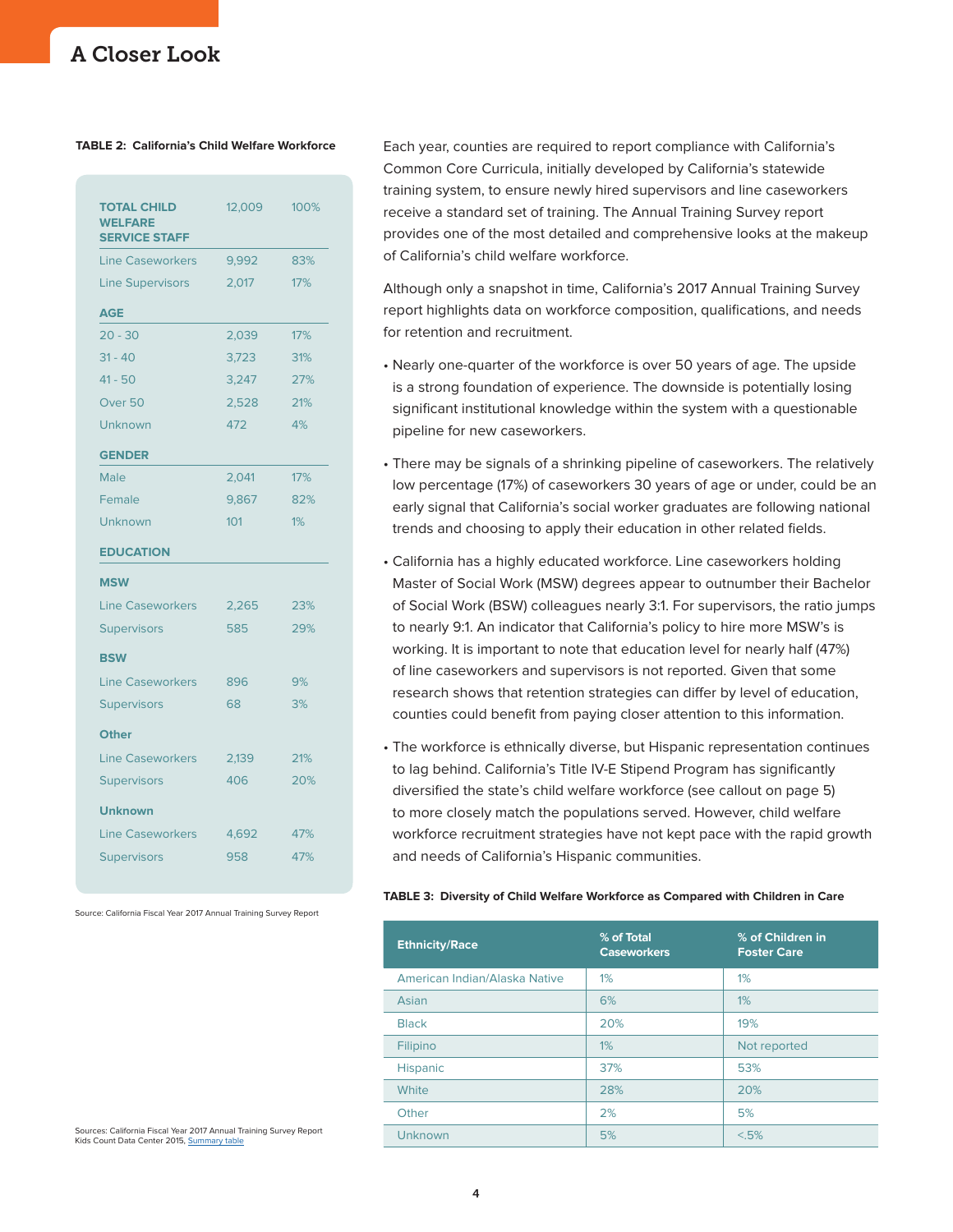#### The Impact of California's Title IV-E Stipend Program

The Title IV-E Stipend Program is the nation's largest consortium of schools of social work and public service agencies providing support for the delivery of a specialized public child welfare curriculum, as well as support for students committed to service in public child welfare. Launched in 1993, the Program is managed by the California Social Work Education Center (CalSWEC) via a contract with the California Department of Social Services (CDSS), and delivered in partnership with schools of social work at **[22 universities across the state](http://calswec.berkeley.edu/schools-social-worksocial-welfare)**.

Over the past two decades, California's Title IV-E Stipend Program has made progress toward reaching its two main goals of professionalizing and diversifying California's child welfare workforce as shown by the following:<sup>5</sup>

9,860 students have been supported by the Title IV-E stipend program in California. On average,

95% are hired into public child welfare, mental health, or Tribal social services agencies.

The number of MSWs in California's public child welfare workforce nearly doubled from

21%-41% between 1993

and 2015.

67% of program graduates are non-Caucasian, compared with

43% for non-Title IV-E child welfare caseworkers.

45% are fluent in a second language. Spanish is spoken by

78% of the multilingual students and graduates.

National loan forgiveness programs are also helping to attract new populations of students to the field. Student loan debt can be a deterrent for students across many fields, but is particularly challenging when the national median salary for social workers is \$45,500, and the mean amount of loan debt ranged from \$31,880 to \$42,149.<sup>6</sup> It is vital to maintain these programs to ensure the national child welfare workforce represents the families it serves.

Our country is moving in a direction of higher education becoming more expensive, which often works against creating a more diverse child welfare workforce. The Title IV-E Stipend Program has helped to mitigate this trend by recruiting and providing support to students who reflect the characteristics of the populations and communities they will serve."

6 National Association of Social Workers (NASW). April 2015, [Article here](https://www.socialworkers.org/LinkClick.aspx?fileticket=F8vbo7y8E70%3d&portalid=0)

<sup>5</sup> The CalSWEC WorkForce Study: Examining Worker Attitudes and Retention Among Child Welfare Workers, 2015.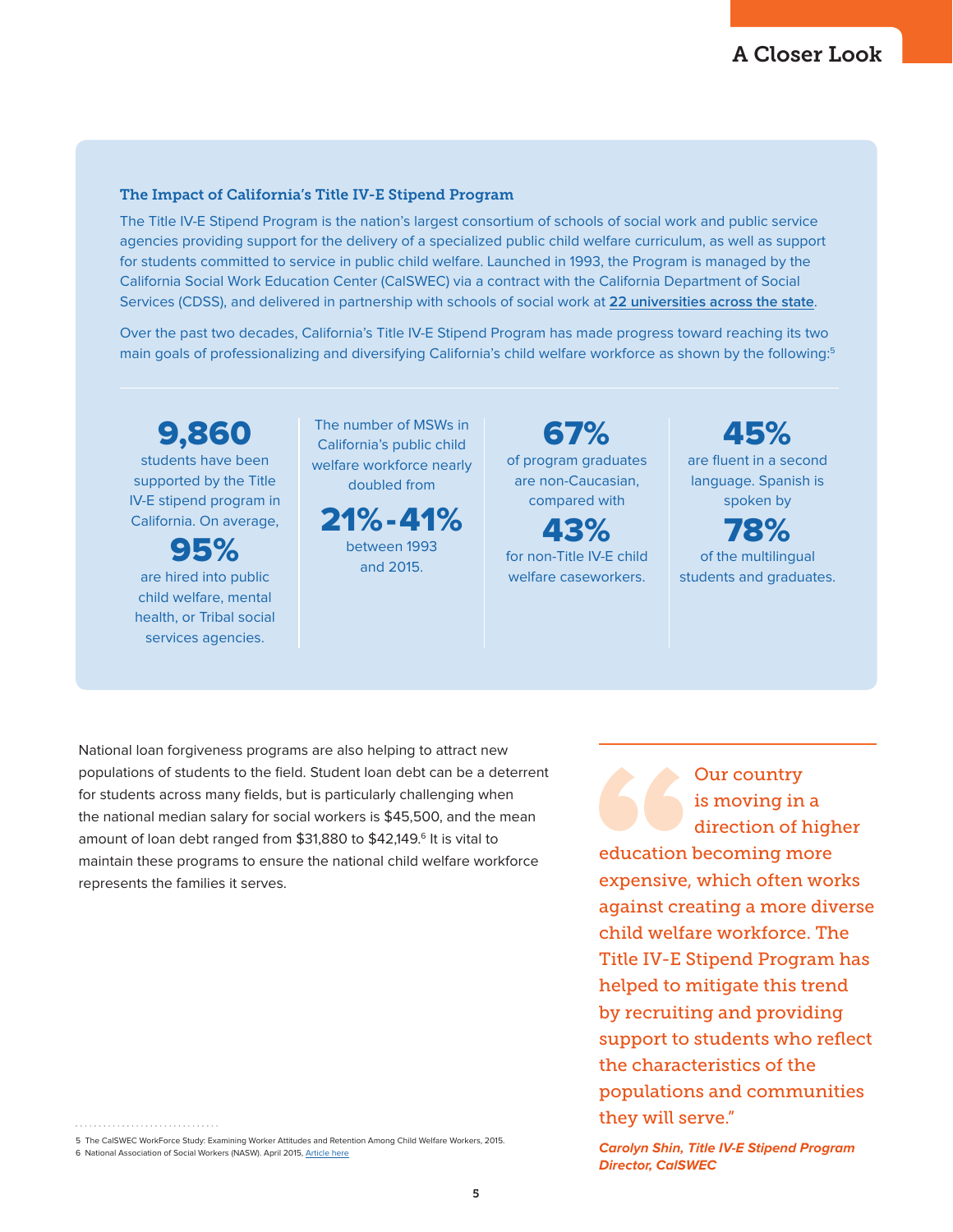# Personal Stories of Challenge, Connection and Commitment

Personal stories from child welfare caseworkers, youth and families highlight the complexity of the role and importance of the relationships.



**ANGEL**

Age 21, newly promoted Education Case Manager at VOICES In and out of care from ages 7-17, adopted in final placement

I have had a lot of social workers, probably 8 or 9 total.

I was in care with my grandpa from ages 10 to 12, and probably had 4 or 5 social workers during that time. I tried to get visits with my mom. I'd build a case with a social worker, and when we were almost there, that person would leave and I'd get a different social worker and have to start all over. I think we saw our mom twice during that two-year period.

No one really explained anything to me. One day they said there was a court date and that I was going along into the courtroom. The judge asked me what I wanted and I said, "Well, I'm becoming a woman and I want my mom." So the judge put us back with our mom.

When we were with my mom, social workers came like every 6 months to just look at the house and make sure it was safe. But then I entered care again, at age 15. This time my social workers were awesome.

He went above and beyond for me and my siblings. Some of us were placed out of county and separated from our other siblings. There were so many of us, they ended up giving us two workers, like a team.

They both showed up for my high school graduation, and that had a huge impact on me. I think that's why I decided to work with youth myself.

There are some social workers whose hearts just are not in the work, and that is just how it is. But, there are also some who go above and beyond, and they really are trying to help youth and get them what is needed.

CHILD WELFARE CASEWORKER PERSPECTIVE

**VICKI: Protective Services Caseworker**  More than 20 years of experience in San Francisco Child Welfare

I have worked in a number of departments—Emergency Response, Court Dependency Unit, and welfare fraud–which was the least stressful but with very little fulfillment. I made the moves because I burned out twice, but the work was just not who I am and I needed to go back to work with families. When moving to a different department to minimize stress you may lose seniority, so people just burn out and try to keep working.

Now I am back in the Court Dependency Unit. We have ace people working in this department. They try to work closely with families to do the right thing for children and families.

We are a resource-rich county and you would assume that there are far more services available here. But in my experience, the access to necessary services, and the quality of those services, is a huge challenge. I'm talking about really essential treatment programs our families need, for example, to treat their mental illness and addiction disorders. This is one of the hardest parts of my job, not always having quality resources for my families.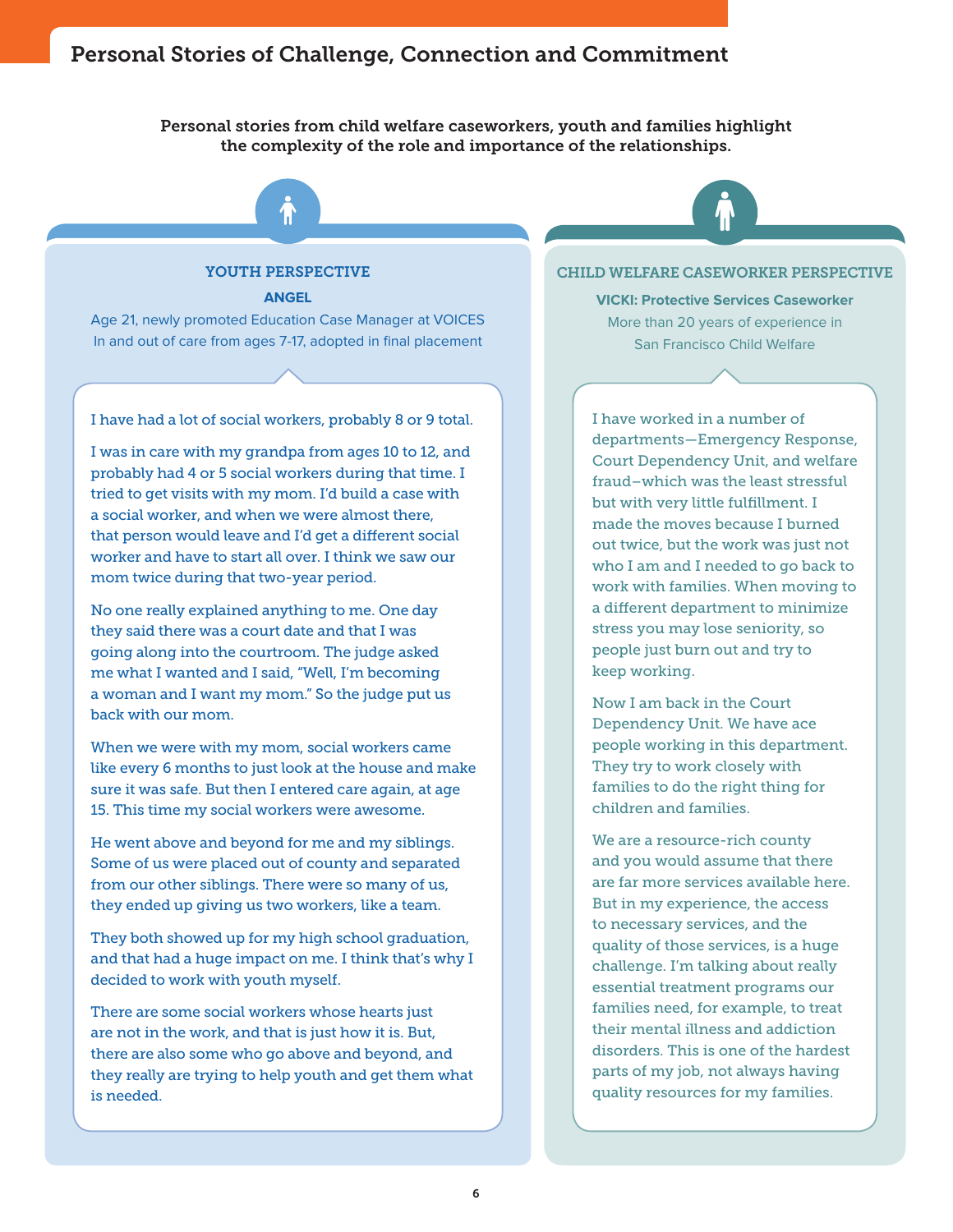# Personal Stories of Challenge, Connection and Commitment

#### Personal stories from child welfare caseworkers, youth and families highlight the complexity of the role and importance of the relationships.



#### PERSPECTIVE FROM A FORMER FOSTER YOUTH AND HER ADVOCATE

#### **HAYDÉE CUZA**

Executive Director, California Youth Connection and former Foster Youth, commenting on her time in foster care

#### **ZACHERY JENKINS**

Child Welfare Caseworker, Department of Children & Family Services, Los Angeles County, and Haydée's former child welfare caseworker, commenting on his relationship with Haydée

Social workers have so much autonomy and power to impact a young person's life.

Zach saved my life. He could have criminalized me. I was homeless and had several traumas, but he never allowed those things to hold me back.

One of the gifts that I got from Zach was absolutely no judgment!

He always said, "We all believe in you. We want you to believe in you."

Haydée did it herself. I just laid the groundwork.

I came up in the system myself in Oklahoma. I had the same worker from 7th grade through college. She was always there for me.

Youth know what they need, but don't know how to communicate it. We just have to be smart enough to watch for their signals and not judge them.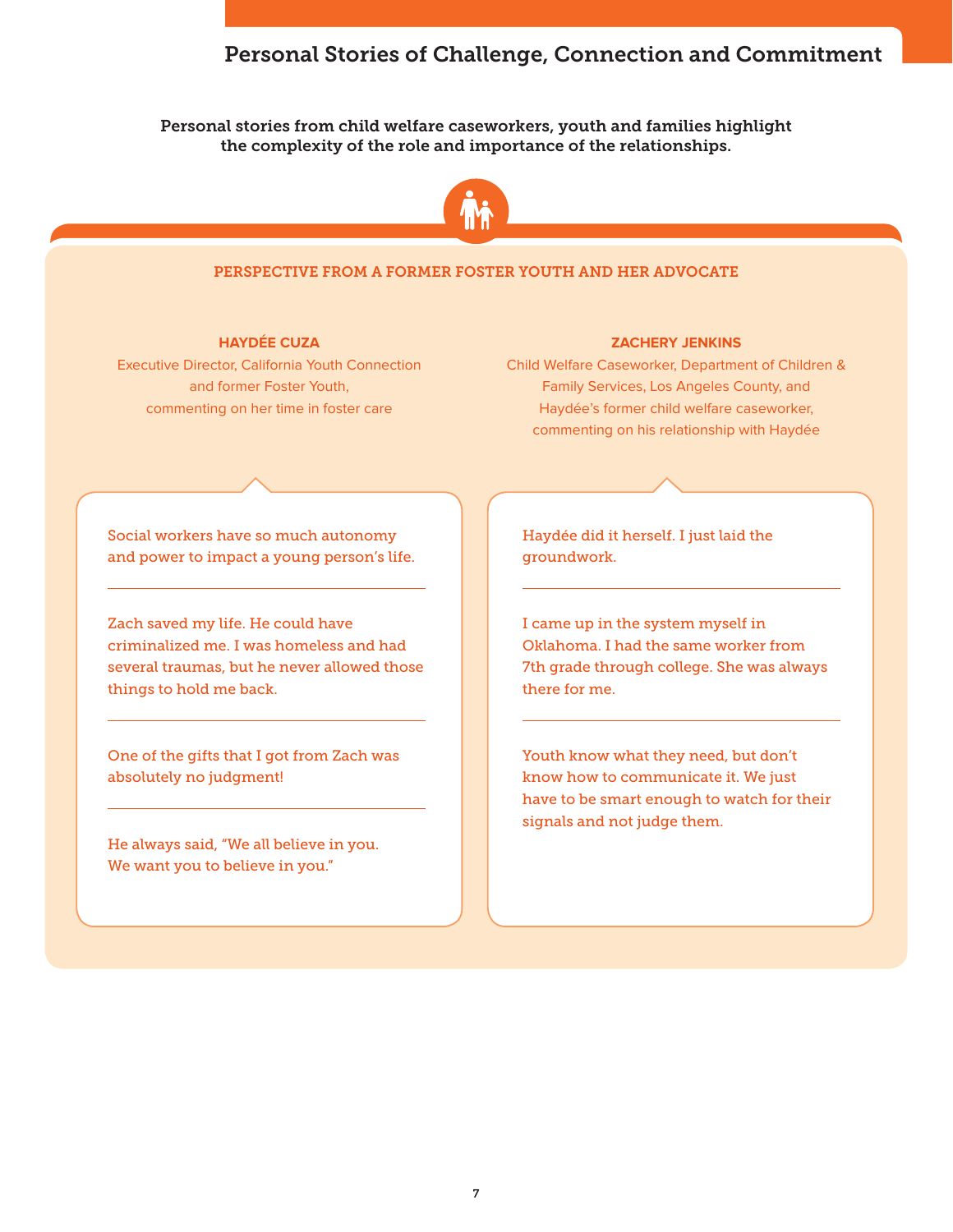Research shows that retention improves once child welfare workers get past the 3 year mark. Supervisor support and mentoring are essential to get caseworkers to that point."

**David Chenot, Associate Professor & Chair of the Department of Social Work, Cal State Fullerton**

#### Turnover Rates and Retention Strategies

#### **NATIONAL**

The Annie E. Casey Foundation estimates national annual turnover rates of 20% in public agencies and 40% in private agencies.7 A study by the U.S. General Assembly Office (GAO) found significant evidence that child welfare workforce instability and high turnover result in overburdened workers with less time to:8

- Conduct frequent and meaningful home visits in order to assess children's safety;
- Establish relationships with children and families; and
- Make thoughtful and well-supported decisions regarding safe and stable permanent placements.

Every time a caseworker leaves, the cost to the child welfare agency is 30-200% of the exiting employee's annual salary.<sup>9</sup> These figures reflect an array of both fiscal costs (for example: overtime, hiring and training new staff), as well as human costs (for example: emotional exhaustion for workers who take on the additional work, increased time in foster care, potential loss of funding for failure to meet performance standards).

In the past decade, there have been a number of studies relating to child welfare caseworker turnover; however, gaps in the research remain due to small sample sizes, selection biases, error of measurement, and reporting errors. In an attempt to fill in these data gaps, Dennis Kao from the Department of Social Work at California State University Fullerton, and Hyosu Kim from the Department of Child Welfare at Chung-Ang University in the Republic of Korea, conducted a meta-analysis of 22 studies that identified 36 variables, across 4 categories, that most impacted caseworkers' intention to leave (see Table 4).<sup>10</sup>

9 [CPS Human Resource Services](http://www.cpshr.us/workforceplanning/documents/TurnTool1CalculatorFINAL.pdf)

<sup>7</sup> [Annie E. Casey Foundation.](http://www.aecf.org) (2003). The Unsolved Challenge of System Reform: The Condition of the Frontline Human Services Workforce. Baltimore

<sup>8</sup> United States General Accounting Office. (2003). Child Welfare: HHS Could Play a Greater Role in Helping Child Welfare Agencies Recruit and Retain Staff. GAO-03-357. [Article here](http://www.gao.gov/assets/240/237373.pdf)

<sup>10 &</sup>quot;A meta-analysis of turnover intention predictors among U.S. child welfare workers." Kim and Kao, 2014. [Abstract here](http://www.sciencedirect.com/science/article/pii/S0190740914003399)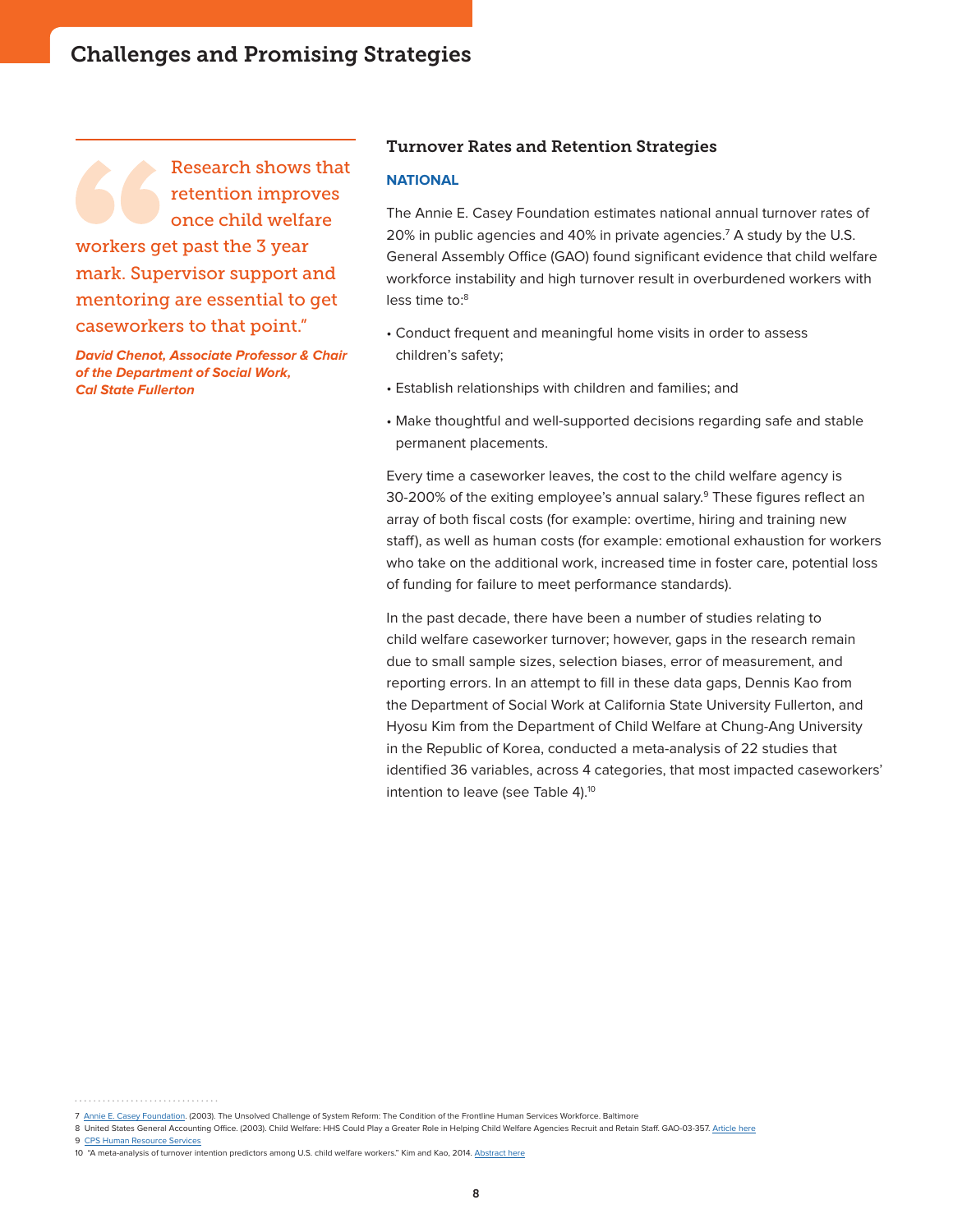| <b>Low Effect</b>    | <b>Low/Medium Effect</b> | <b>Medium/High Effect</b> | <b>High Effect</b>        |
|----------------------|--------------------------|---------------------------|---------------------------|
| Low Effect           | Age                      | Well-being                | <b>Stress</b>             |
| Racial group         | <b>Tenure</b>            | Safety concerns           | Emotional exhaustion      |
| Gender               | <b>Education level</b>   | Depersonalization         | Organizational commitment |
| Social Work degree   | Job demand               | Role conflict             | Job satisfaction          |
| Other degrees        | Coping                   | <b>Inclusion</b>          |                           |
| <b>Caseload Size</b> | Autonomy                 | Role ambiguity            |                           |
| Spouse/other support | <b>Financial reward</b>  | Organizational support    |                           |
|                      | Coworker support         | Perceptions of fairness   |                           |
|                      | Professionalism          | Organizational culture    |                           |
|                      | Salary                   | Policy                    |                           |
|                      | Career development       | Supervisor support        |                           |
|                      | Work self-efficacy       | Professional              |                           |

#### **TABLE 4: Variables that impact caseworkers' intention to leave**

Source: A meta-analysis of turnover intention predictors among U.S. child welfare workers." Kim and Kao, 2014. [Abstract here](http://www.sciencedirect.com/science/article/pii/S0190740914003399)

#### **Some highlights from the meta-analysis on turnover:**

- Contrary to expectations, caseload in and of itself is not considered a leading factor for turnover. However, caseload sizes are no doubt a driver of stress and emotional exhaustion, two factors highly linked to turnover. Table 5 summarizes SB2030 caseload standards and may suggest that there are critical cut-off points that support caseworker success.
- Traditional assumptions would also predict salary as a key cause of turnover, which, similarly, does not seem to be the case.
- "Depersonalization" and "Role Conflict," two factors that are considered significant in turnover intention, speak directly to the disconnect between what caseworkers want to be doing (connecting with people and helping families to be successful), and what the job too often mandates (administrative work). This suggests that high workloads and specifically work that takes staff away from directly connecting to, and assisting, youth and families, is a factor in intent to leave one's position.
- Given the intensity and often traumatic nature of their work, child welfare caseworkers may require even greater levels of organizational support than most professions in order to re-energize and heal. Recent research and attention has also focused on secondary traumatic stress (STS) traumatic stress as a result of exposure to others' experiences. Given the populations served, child welfare caseworkers are particularly vulnerable. Left untreated, STS can lead to decreased effectiveness and morale and high rates of burnout and turnover.

Secondary trauma management has not been a big part of the state's standardized core training that the RTAs have developed; however the incoming, younger workforce is starting to talk about it a lot, and is starting to push for more help in managing it. I think this is a good and important shift."

**David Foster, Director, Bay Area Regional Training Academy & Central California Regional Training Academy**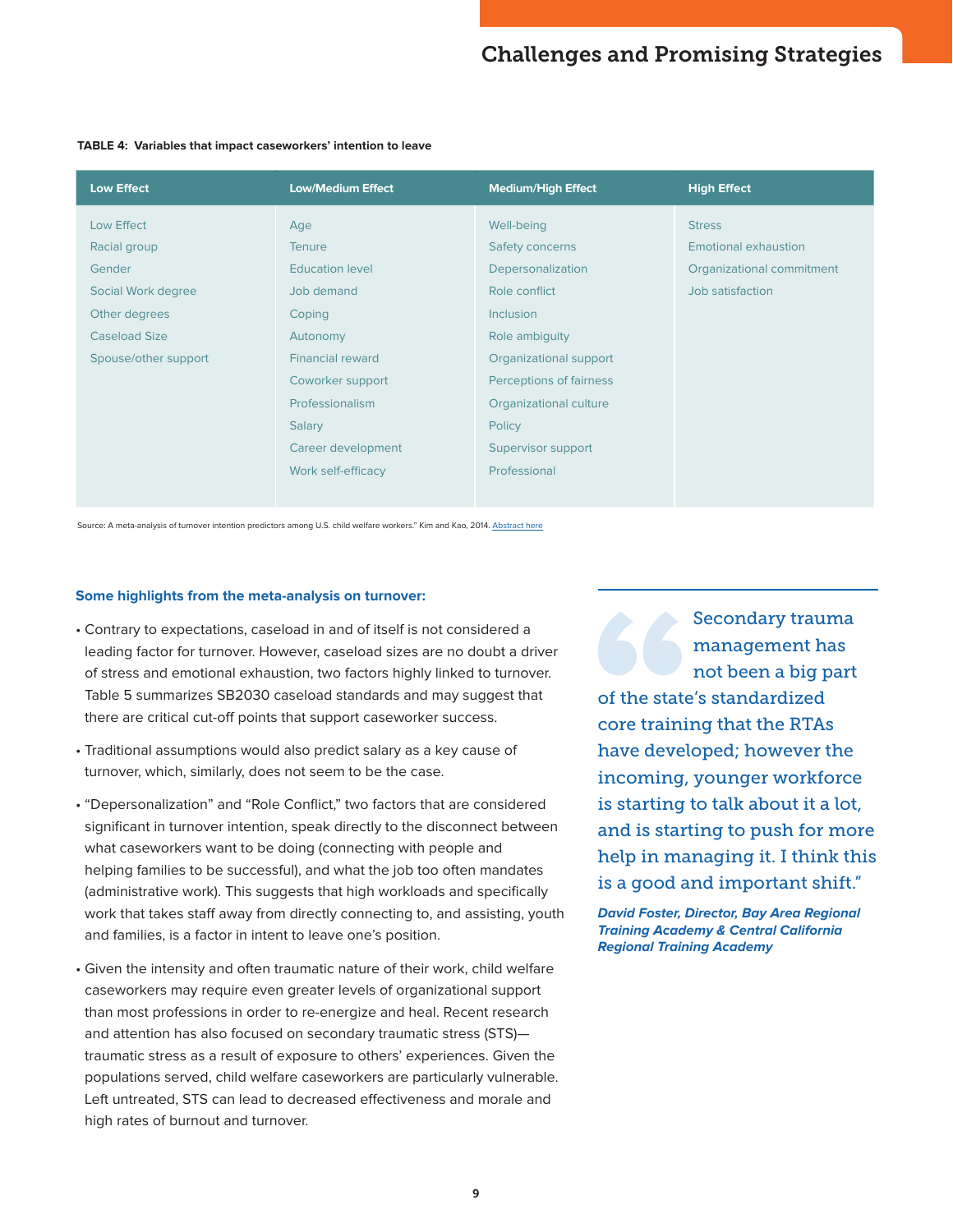California's high turnover and vacancy rates across many child welfare agencies, both county and private providers, will continue to sabotage implementation of the important reforms that are underway. We must ensure our workforce has the support and training needed to be successful."

**Yali Lincroft, Program Director, Walter S. Johnson Foundation**

#### **CALIFORNIA**

Workforce turnover research specific to California is limited, although available studies show consistency with the national data. For example, while a small sample, the 2016 CalSWEC Workforce Study had participation from 10 California counties with a mix of large and small counties, and participation of 502 respondents. Participants were predominantly between the ages of 31 - 49 (56%), line workers (78%), and held an MSW degree. Although respondents were positive about their professional contributions, reporting they felt efficacious (41%) and adaptable (38%); they were unfavorable about their agencies' culture and climate, with the three lowest ranked factors being communication (72% unfavorable), openness to change (69% unfavorable), and autonomy (69% unfavorable). The study concluded that potential actions to address caseworker concerns could include management making communications more transparent, acknowledging staff for work well done, and being more accessible.<sup>11</sup>

#### California Caseloads

In California, SB2030 remains the gold standard for setting optimum caseload sizes. Although counties do not report caseloads by unit (Emergency Removal (ER), Family Maintenance (FM), etc.), for the first time, the 2017 CA Realignment Report shows detailed caseload levels for Title IV-E Well-Being Project counties. Table 5 shows ER and FM units, two areas of work that are already inherently more stressful, still struggle with keeping caseloads in line with SB2030 recommended levels.

When we did the workload study, there were a lot of people thinking that reducing caseloads was the answer. Rich counties reduced their caseloads, but they still had the same issues. It's not the singular answer, because caseworkers will still be exposed to the same system stuff and need lots of support to be successful." **Howard Himes, Director of Health & Human Services, Napa County**

<sup>11</sup> The CalSWEC WorkForce Study: Examining Worker Attitudes and Retention Among Child Welfare Workers, 2015.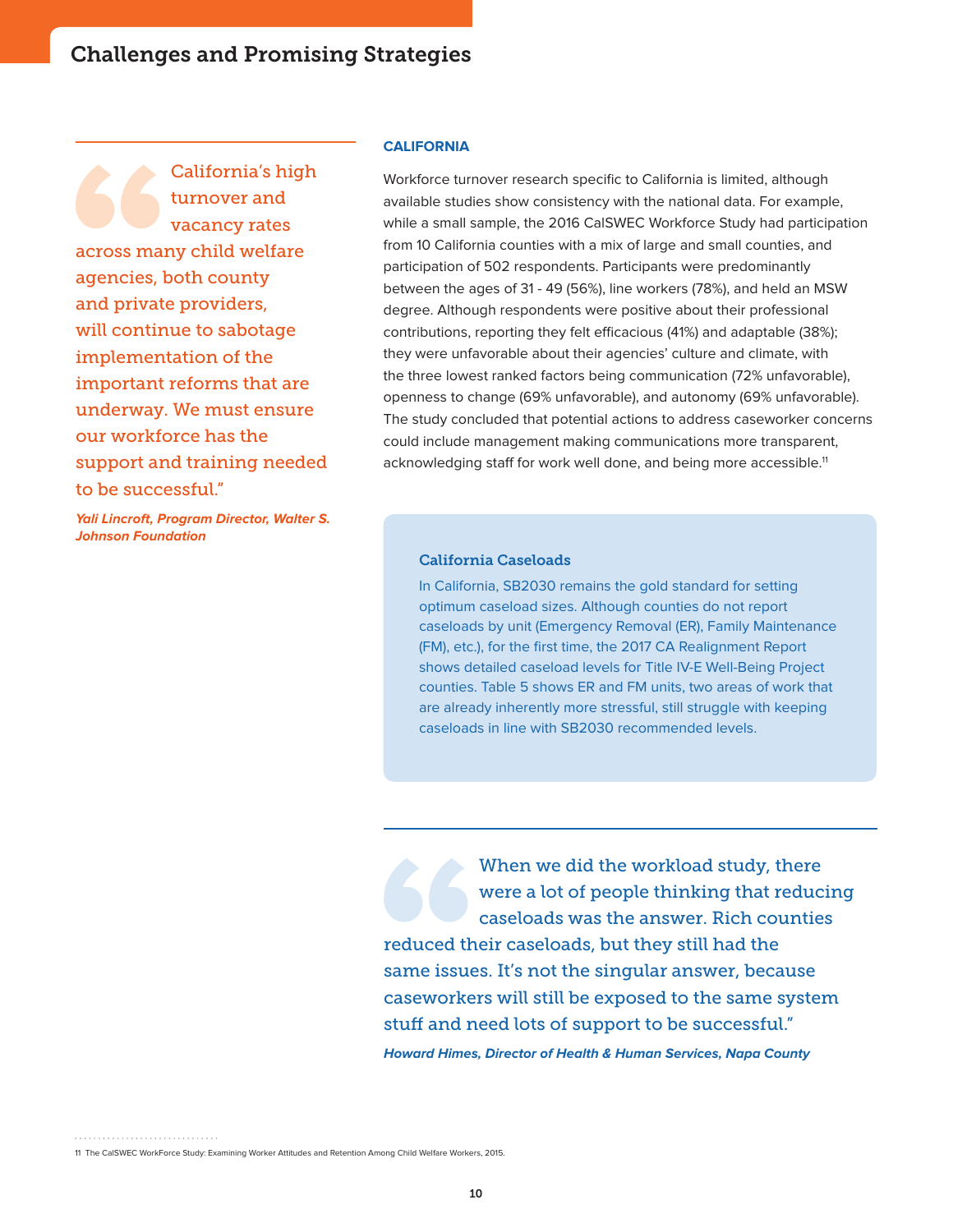#### **TABLE 5: Caseload comparisons to SB2030 for Title IV-E Well-Being Project counties**

|                                  | <b>Emergency Removal</b> | <b>Family Maintenance</b> | <b>Family Reunification</b> | <b>Permanent Placement</b> |
|----------------------------------|--------------------------|---------------------------|-----------------------------|----------------------------|
| <b>SB 2030 Minimum Standards</b> | 13.03                    | 14.17                     | 15.58                       | 23.67                      |
| SB 2030 Optimum Standards        | 9.88                     | 10.15                     | 11.94                       | 16.42                      |

#### **Cases Per Social Worker**

| Alameda       | 22.20 | 16.90 | 14.74 | 18.28 |
|---------------|-------|-------|-------|-------|
| <b>Butte</b>  | 26.86 | 16.94 | 15.06 | 21.53 |
| Los Angeles   | 9.61  | 19.96 | 20.24 | 19.70 |
| Lake          | 35.31 | 8.73  | 14.74 | 15.86 |
| Sacramento    | 14.80 | 17.77 | 15.32 | 30.66 |
| Santa Clara   | 8.09  | 16.77 | 9.22  | 14.31 |
| San Diego     | 15.80 | 16.24 | 12.94 | 14.21 |
| San Francisco | 6.81  | 13.58 | 12.72 | 15.11 |
| Sonoma        | 12.15 | 15.40 | 15.49 | 16.36 |

Highlights the Minimum Standard for average monthly caseloads per caseworker, and shows the counties that are meeting this standard Highlights the Optimum Standard for average monthly caseloads per caseworker, and shows the counties that are meeting this standard

Source: [Child Welfare Services & Adult Protective Services Realignment Report: Outcome & Expenditure Data Summary](http://www.cdss.ca.gov/Portals/9/Child%20Welfare%20Services%20Performance%20Outcome%20Measures%20May%202017.pdf?ver=2017-05-31-142050-967)

County data was extracted in January 2017 using Safe Measures and reflects any open case and assigned caseworker at that time.

As a result of the implementation of the Extended Foster Care program, a new service category of Supportive Transitions (ST) was created. Since that service component was not established when the SB 2030<br>study was publishe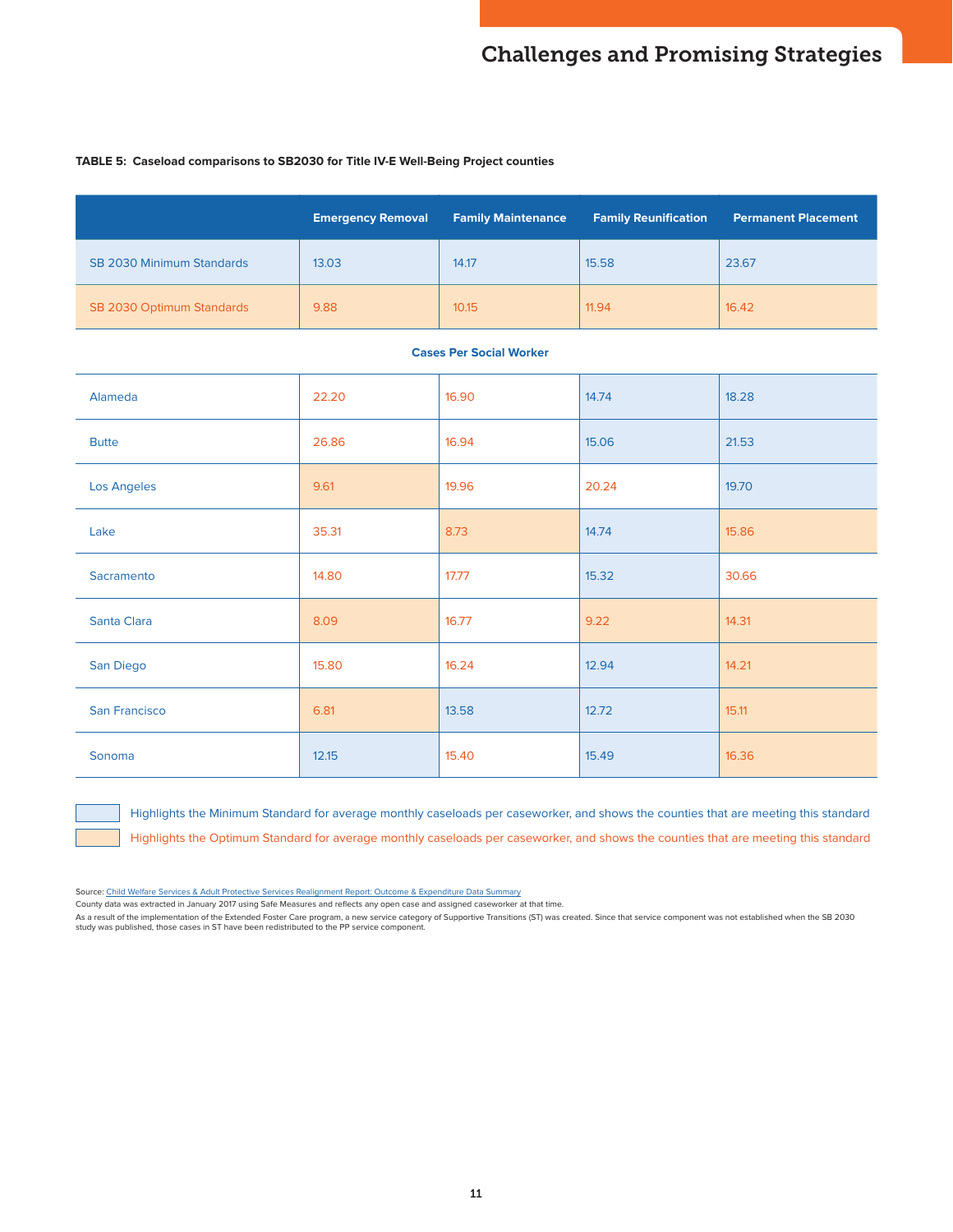Because turnover is such a significant issue for us, I hired a contractor to do detailed exit interviews with everyone who leaves. We already knew we had a salary issue, but what we are confirming through the interviews is the vital role supervisors play, especially for new workers who say they need much more hands-on support and training. With a shortage of supervisors we are struggling to keep young workers from leaving."

**Kathy Gallagher, Director, Employment & Human Services Department, Contra Costa County**

#### Retention Strategies

Analyzing the causes of turnover is the essential first step, but using data to figure out how to increase retention in a large and complicated system is challenging.

Over the past decade, considerable research has been done on the topic of child welfare caseworker retention with findings consistently showing two interrelated factors as having the biggest impact on caseworkers staying in their roles: 1) organizational culture and climate, and 2) supervisory support.

Organizational culture is composed of the shared assumptions, beliefs, values, and behavioral expectations of organizational members, and has the greatest impact on caseworkers who are three or less years into their career.

Supervisor support is the extent to which caseworkers believe their supervisors offer them instrumental (knowledge/skill) and affective (emotional) support. Unlike organizational culture, supervisor support appears to have an impact on caseworkers across their career.<sup>12</sup>

According to the research, retention strategies are not necessarily about making the work environment less stressful, but rather creating an organizational culture and climate, along with strong supervisory support, that makes the stress more manageable. The 2016 CalSWEC Workforce Study (see p. 10) presents a similar conclusion, and discusses tactics such as open communication with managers, employee recognition, and mentoring as ways to make stress more manageable. Although increased research on caseworker turnover is uncovering promising practices, the complexity of the caseworker role precludes a quick or simple fix.

One of the biggest issues we need to address when it comes to retention is how we as a field build public will and inform public perception. The public knows about our old model of child rescue, but not enough about our commitments to strengthening families, working across service sectors, and supporting communities. We are also held to a standard of perfection that is different from how we look at doctors, police, and other helping professions" **Sara Munson, Senior Director of Knowledge Management, Casey Family Programs**

12 ["Reducing turnover is not enough: The need for proficient organizational cultures to support positive youth outcomes in child welfare." Williams and Glisson, 2013](https://www.ncbi.nlm.nih.gov/pubmed/24273363)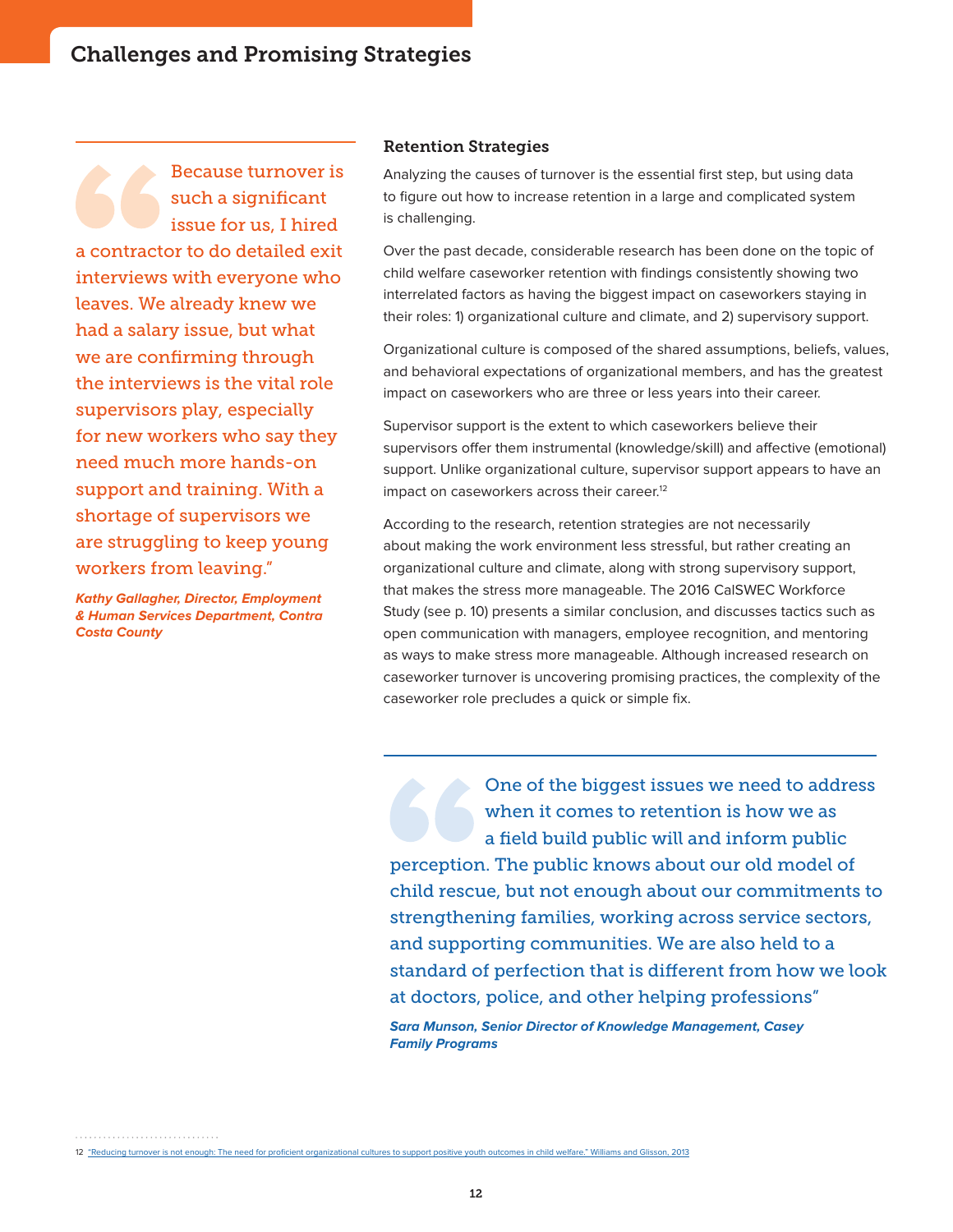#### Public Perception Impacts Retention

Somewhat unique to child welfare, is something often referred to as the vicious cycle.13 It starts when a particularly grievous case of child abuse or neglect hits the news. The tragedy becomes public and media attention fuels the fire and stirs public outrage. Agency leadership takes action, policy makers express concerns, and caseworkers become extremely conservative, which often leads to a spike in the number of children placed in out-of-home care. This is referred to as foster care panic. Eventually the media reports die down, but the damage has been done, and child welfare caseworkers become demoralized and may leave the profession.

Even if not related to "a cycle," media coverage of the services offered by child welfare agencies to their clients is often unbalanced and portrays caseworkers as incompetent and unreliable.<sup>14</sup> What is seldom communicated to the public is that despite the best efforts of competent child welfare caseworkers and other professionals and community members, some people are going to neglect or abuse their children.

The media is also less likely to report any positive system changes that have resulted from heightened public attention, or from proactive efforts to improve child and family outcomes. The absence of good news contributes to the public's negative perception of the system. A notable example of how media can support a more balanced look at child welfare is the [Chronicle of Social Change](https://chronicleofsocialchange.org/).

The stigma associated with the child welfare caseworker role promotes burnout. If it is always assumed that you are the bad guy, it hurts your heart."

**Amber Twitchell, Director, VOICES**

When you think about other first responders–police, firefighters, etc.– they have a strong internal culture and public recognition that their work is challenging and dangerous, which helps them to rise above the negative public perceptions. That just hasn't been built within most child welfare agencies, and that's why caseworker recognition and respect within a worker's own agency is so important.

**Mary McCarthy, Co-Principal Investigator, National Child Welfare Workforce Institute (NCWWI)**

<sup>13 &</sup>quot;The Vicious Cycle: Recurrent interactions among the media, politicians, the public, and child welfare service organizations." David Chenot, 2010. [Abstract here](http://www.tandfonline.com/doi/abs/10.1080/15548732.2011.566752)

<sup>14 &</sup>quot;Child Protection and the Media: Lessons from the Last Three Decades." Patrick Ayre, 2001. [Abstract here](https://academic.oup.com/bjsw/article/31/6/887/1663197)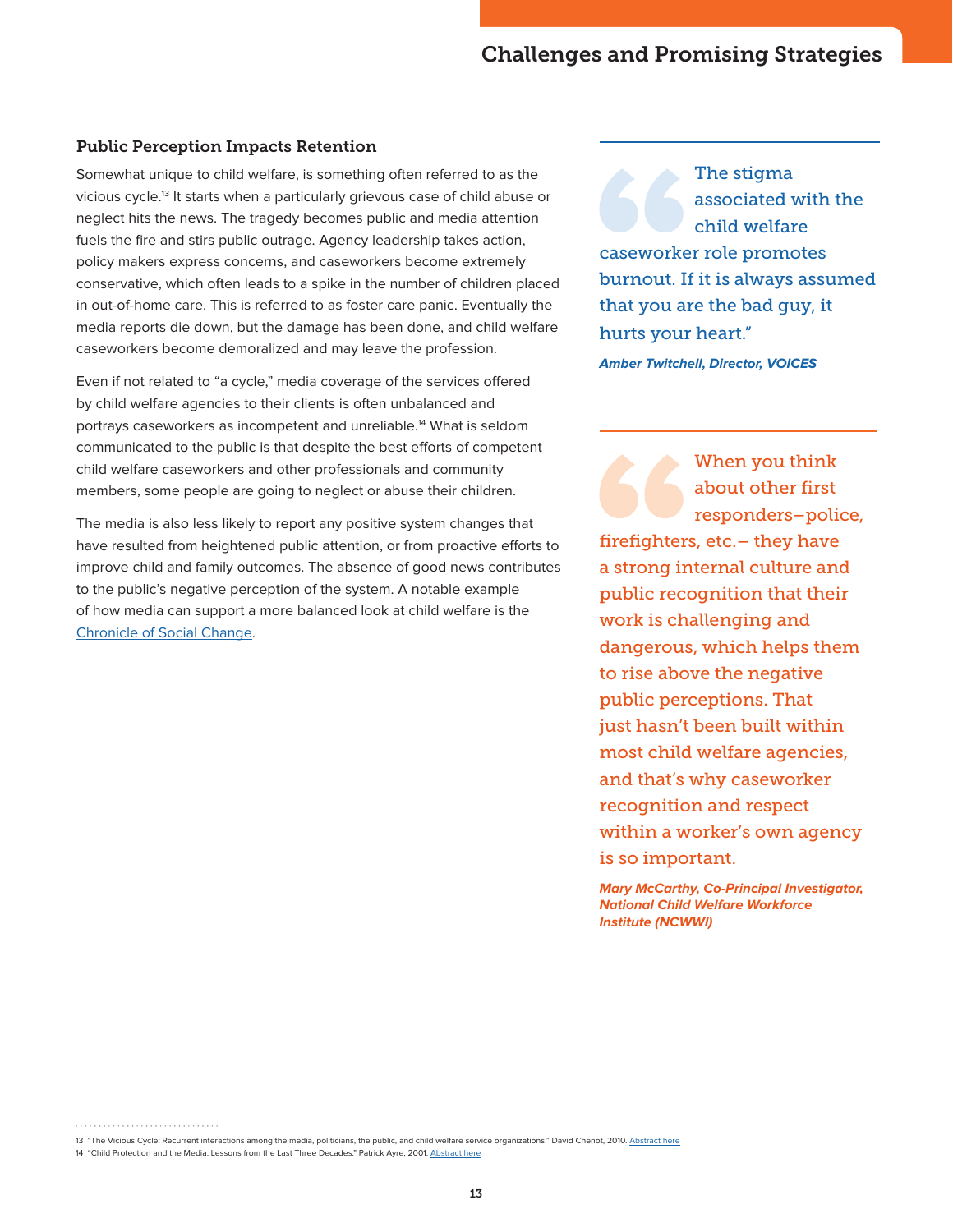# Moving Forward

One of the biggest challenges caseworkers face both in public and private agencies, is that society doesn't value their work to the degree it is merited, and that is reflected in their compensation. If society had a better understanding of the challenges faced by youth in care, and the potential of these youth to be productive community members, maybe people would also place more value on the important role of caseworkers in helping youth realize their full potential."

**Liz Bender, Chief Finance and Growth Officer, First Place for Youth**

#### Proactive media and public education

Much more needs to be done to communicate with the public about their role in protecting and supporting foster youth, which would help the workforce build the community partnerships they desire. This could range from a national campaign, to local child welfare agencies doing community presentations or distributing communication materials through local schools, hospitals and nonprofit partners.

#### Innovate and update recruitment strategies

Best practices show that there is an opportunity to "fix the problem before it becomes a problem". Good recruiting techniques help in hiring best-fit candidates, and work to minimize role conflict once they are in the job. Recruitment practices that have proven successful in other work sectors are starting to show promise within child welfare, including:

- Behavioral interview techniques where candidates roleplay answers to difficult work scenarios.
- Day-in-the-life videos that help candidates proactively decide if the work is a good fit.
- Job shadowing which gives candidates and agencies the chance to "test drive" the fit.

One key consideration in the hiring process should include methods to assess the potential for social workers to demonstrate cultural humility, individual respect, and family engagement. There is a lot of work we need to do to get there; an important first step is to engage Human Resources around the current system of recruitment, selection, and onboarding."

**Dr. Marie Brown-Mercadel, Assistant Director, DPSS, Riverside County**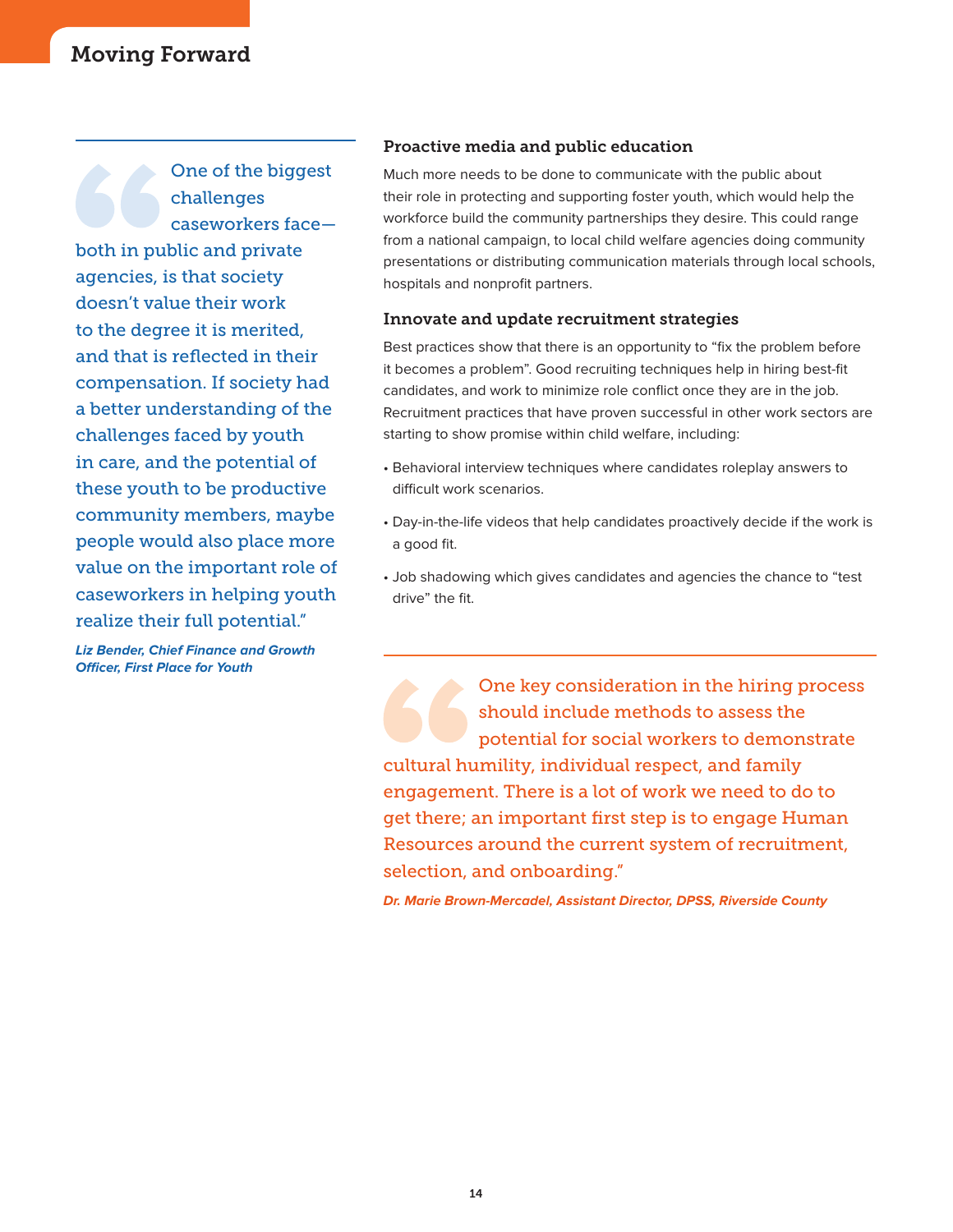## Allow caseworkers to focus on the relationships and family support

Caseload does not tell the full story as case complexity increases, and caseworkers strive to bring greater levels of engagement, critical thinking, and creative problem solving to their work. Important to job satisfaction and improved child and family outcomes is finding new ways to relieve caseworkers from the burden of paperwork without compromising compliance and child safety. Increased administrative support, caseworker teaming, and equipping caseworkers with mobile devices so they can multitask while in the field, are practices that are showing promise.

Professional mentoring and coaching are proving to be essential to encouraging individual creative thinking and promoting autonomy, two elements shown to improve organizational culture. To build an environment where caseworkers feel supported and valued, and a climate of camaraderie and peer support, supervisors must be trained to go beyond functional expertise and provide emotional support and consistency in how they treat team members.

A promising technological fix on the horizon is the Child Welfare Digital Services project which has the potential to simplify the reporting burden through data sharing and smart forms.

### Partnering to improve organizational culture

Four years ago, San Francisco County's Family & Children's Services applied for a Title IV-E Stipend grant to partner with UC Berkeley School of Social Welfare, Seneca and the National Child Welfare Workforce Institute (NCWWI) with a goal of improving the organizational culture and climate of the agency, while helping staff feel like leaders at all levels. The theory of change was, if we change the culture of the agency to be more data-informed, performance-oriented and team-focused, then our services will become more responsive to families and children's needs, our staff at all levels will improve their services, and outcomes will improve. Change is slow, but supervisors are using the logic model they were trained on to evaluate and pursue their ideas for improvement. New units have been developed, staff has had the opportunity to try new roles and grow their skills. The results are still being evaluated, but turnover is around 9%, which is low compared to many counties.

In bargaining, we asked for a 20% reduction of bureaucratic mandates because some of these things were just checklists and forms. We're really trying to enable workers to spend more time with their clients to deliver services, and less time filling out paperwork."

**David Green, Child Welfare Worker, Los Angeles County & Treasurer SEIU Local 721**

Ultimately how we are treated is how we tend to treat others. If we're listening to our workforce and creating an environment where they can thrive professionally, then that will show up in how they treat our families."

**Sylvia Deporto, Deputy Director, San Francisco County Family & Children's Services**